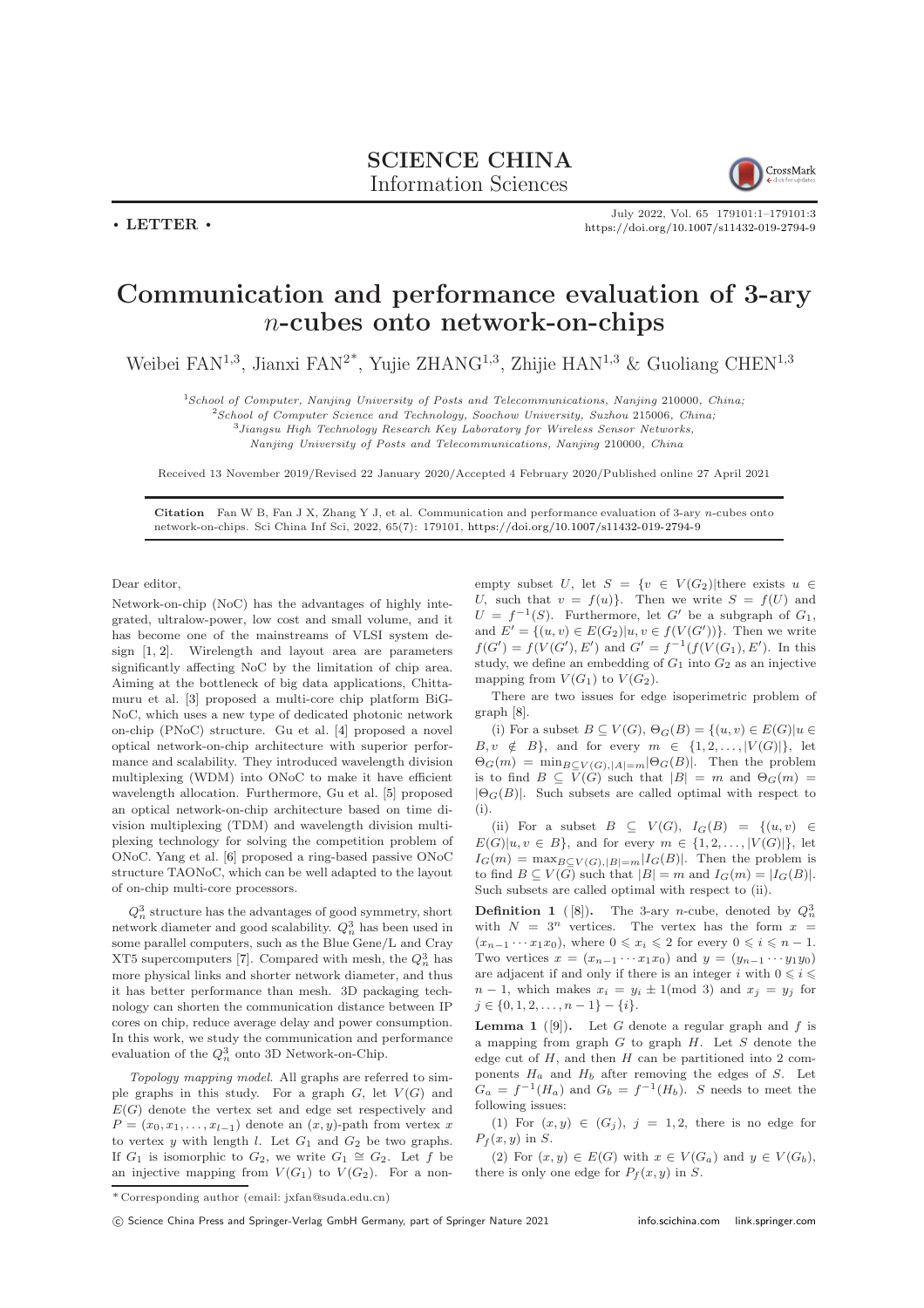(3) Both  $V(G_a)$  and  $V(G_b)$  are optimal.

 $\sum_{v \in V(G_a)} \deg(v) - 2|E(G_a)| = \sum_{v \in V(G_b)} \deg(v) -$ Thus  $EC_f(S)$  has the minimum value and  $EC_f(S)$  =  $2|E(G_b)|.$ 

Embedding 3-ary n-cube onto NoC. Let  $lex: V(Q_n^3) \to$  $\{1, 2, \ldots, 3^n\}$  denote a mapping function, where for any vertex  $u = u_{n-1}u_{n-2}\cdots u_0$  in  $Q_n^3$ ,  $\operatorname{lex}(x) = \sum_{i=0}^{n-1} u_i 3^i + 1$ , which is the decimal value of  $u$ .

<span id="page-1-1"></span>**Theorem 1** ([8]).  $L_i$  is an optimal set in  $Q_n^3$  with  $1 \leqslant i \leqslant 3^n$ .

<span id="page-1-0"></span>**Lemma 2.** Let  $T \subseteq V(Q_n^3), T = \{x \in V(Q_n^3)|f(x) \leq m\}.$ Then  $Q_n^3[S]$  is a maximum subgraph induced by m nodes.

Proof. Let A denote a class of m consecutive nodes in T. Let  $B$  denote a class of  $m$  non-consecutive nodes in  $S$ . Thus  $B = \bigcup_{i=1}^{j} S_i$  with  $j \geq 2$ , these  $S_i$  are non-intersect and each  $S_i$  is a class of consecutive vertices such that  $\sum_{i=1}^{j} |S_i| = k$ . We claim that  $|E(Q_n^3[Y])| \leq |E(Q_n^3[X])|$ . We prove this claim by induction on n. For  $n = 2$ , we have  $|E(Q_n^3[Y])| \leq |E(Q_n^3[X])|$ . Assume that the claim is true for  $n-1$ .

By Definition [1,](#page-0-0)  $Q_n^3$  can be partitioned into  $Q_{n-1}^3[0]$ ,  $Q_{n-1}^3[1], Q_{n-1}^3[2]$  by *i*-dimension. Let  $E(Q_n^3[K_1 \wedge K_2])$  denote the set of edges in  $Q_n^3$  with one side lies in  $K_1$  and another side lies in  $K_2$ . Let  $K_1$  and  $K_2$  denote two nonintersect components induced by consecutive vertices  $k_1$   $\in$  $V(Q_{n-1}^3[i])$  and  $k_2 \in V(Q_n^3 \ Q_{n-1}^3[i])$ , respectively,  $k_1 + k_2 =$ k with  $k_1 \leq k_2$ . Suppose  $K_1 \subseteq Q_3^{n-1}(i)$ ,  $0 \leq i \leq 2$ . Let  $k_2$  be the vertex number in  $K_2$  that falls on  $Q_n^3 \setminus Q_{n-1}^3(i)$ . Then  $|E(Q_n^3[K_1 \wedge K_2])| \leq k_2$ . But  $|E(Q_n^3[K_1])| \leq |E(Q_n^3[V_{k_1}])|$ . Similarly  $|E(Q_n^3[K_2])| \leq |E(Q_n^3[V_{k_2}])|$ This implies that  $|E(Q_n^3[K_1 \cup K_2])| = |E(Q_n^3[K_1])| + |E(Q_n^3[K_2])| +$  $|E(Q_n^3[K_1 \wedge K_2])| \leq |E(Q_n^3[V_{k_1}])| + |E(Q_n^3[V_{k_2}])| + k_2.$ Then, we get  $|E(Q_n^3[K_1 \cup K_2])| \leq |E(Q_n^3[K])|$ . Then  $|E(Q_n^3(\bigcup_{i=1}^j S_i))| \leq |E(Q_n^3[S])|$  where S is induced by  $m - |S_n|$  consecutive vertices. Now,  $|E[Q_n^3 \bigcup_{i=1}^n S_i]|$  =  $|E(Q_n^3[\bigcup_{i=1}^{n-1} S_i \cup S_n])| \leq |E(Q_n^3[S \cup S_n]| \leq |E(Q_n^3[X])|.$ The lemma is thus proved.

**Definition 2.** A reverse incomplete 3-ary *n*-cube with i nodes is the subgraph induced by  $\{\alpha(3^n - 1), \alpha(3^n (2), \ldots, \alpha(3^n - i)$ , which is denoted as  $\text{IL}_i, 1 \leq i \leq 3^n$ .

**Definition 3.** Let  $f: V(Q_n^3) \to V(C_{3^n})$  be a mapping. The vertices of  $C_{3^n}$  are labeled as  $0, 1, \ldots, 3^n - 1$  in the clockwise direction. Thus for any vertex u in  $V(Q_n^3)$ , we have  $f(u) = \text{lex}(u)$ .

**Theorem 2.** The minimum congestion of embedding  $Q_n^3$ into a ring  $C_{3^n}$  is  $2 \cdot 3^{n-1} - 1$ .

*Proof.* The vertices in  $C_n$  are labeled from 1 to  $3^{n-1}$ , which are the images of vertices  $\{(0u_{n-2}\cdots u_0)\}\$ in  $C_n$ . The vertices are labeled from  $3^{n-1} + 1$  to  $2 \times 3^{n-1}$ , which are the images of vertices of  $\{(1u_{n-2}\cdots u_0)\}\$ in  $C_n$ , and the vertices are labeled from  $2 \times 3^{n-1} + 1$  to  $3^n$ , which are the images of vertices  $\{(2u_{n-2}\cdots u_0)C_n\}$ . For  $n \geq 2$ , let  $S_1 =$  $\{(3^n,1),(3^{n-1},3^{n-1}+1)\}, S_2 = \{(3^{n-1},3^{n-1}+1),(2 \times$  $3^{n-1}, 2 \times 3^{n-1} + 1$ ,  $S_3 = \{ (2 \times 3^{n-1}, 2 \times 3^{n-1} + 1), (3^n, 1) \},$ and then  $C_{3^n}$  – S consists of three connected components  $C_1, C_2 \text{ and } C_3.$  Since  $f^{-1}(C_j) \cong Q_{n-1}^3, 1 \leqslant j \leqslant 3,$ then  $f^{-1}(C_j)$  is the maximum induced subgraph of  $Q_n^3$ . Clearly,  $EC_f(3^n, 1) = EC_f(3^{n-1}, 3^{n-1} + 1) = EC_f(2 \times$  $3^{n-1}, 2 \times 3^{n-1} + 1) = 3^{n-1}$ . Therefore,  $EC_f(S_j)$  is minimum. Then  $V(G_{i1})$  is an optimal set. By Lemma [2,](#page-1-0) clearly,  $EC_f(Q_1^3, L_3) = 1$ . Then congestion of embedding  $Q_n^3$  into  $C_{3^n}$  under f is

<span id="page-1-2"></span>

**Figure 1** Adjacent vertices of  $x_0$  in  $Q_n^3$ .

$$
EC(Q_n^3, C_{3^n}) = EC_f(Q_n^3, C_{3^n}) = \sum_{i=1}^{3^n} EC_f(S_i)
$$

$$
= \sum_{i=1}^{3^{n-1}} EC_f(S_i) + 3^{n-1} + 3^{n-2}
$$

$$
= 2 \cdot 3^{n-1} - 1.
$$

<span id="page-1-3"></span>**Theorem 3.** The minimum wirelength from  $Q_n^3$  to  $C_{3^n}$ under embedding  $f$  is

$$
\mathrm{WL}(Q_n^3,C_{3^n})\!=\!3^n\!+\!\frac{1}{2}(3^{2n}\!-\!3^{2n-1})\!+\!\frac{1}{2}(3^{2n-2}\!-\!3).
$$

*Proof.* Let  $G = Q_n^3$ ,  $S_l = \{(l-1, i), (3^{n-1}+l-1, 3^{n-1}+1)\}$ l)}, then  $G_{l1} = f^{-1}(C_{l1})$  and  $G_{l2} = f^{-1}(C_{l2})$ . Accord-ing to Theorem [1,](#page-1-1)  $V(G_{l1})$  is an optimal set in  $Q_n^3$ . Therefore,  $EC_f(S_l)$  is minimum. By Lemma [2,](#page-1-0)  $\bigcup_{i=1}^{3^l} G[S_l] \cong Q_l^3$ . Therefore, the sum congestion of  $Q_n^3$  into  $C_{3^n}$  is

$$
WL(Q_n^3, C_{3^n}) = WL_f(Q_n^3, C_{3^n}) = \sum_{i=1}^{3^n} EC_f(S_i)
$$
  
=  $3^n + \frac{1}{2}(3^{2n} - 3^{2n-1}) + \frac{1}{2}(3^{2n-2} - 3).$ 

**Theorem 4.** The cyclic bandwidth of embedding  $Q_n^3$  into  $C_{3^n}$  under f is  $3^{n-1}$ .

*Proof.* For any vertex  $x_0 \in Q_{n-1}^3$ , let its incident edges be  $(x_0, x_1)$ ,  $(x_0, x_2)$ ,  $(x_0, x_3)$ ,  $(x_0, x_4)$ ,  $(x_0, y_0)$ , and  $(x_0, z_0)$ , where  $x_1, x_2, x_3, x_4 \in V(Q_{n-1}^3), y_0 \in$  $V(Q_{n-1}^3)$  and  $z_0 \in V(Q_{n-1}^3)$  (see Figure [1\)](#page-1-2). Clearly,  $\max{\{\text{dist}(L_{3^n}, f(x), f(y)) | x, y \in \{x_0, x_1, x_2, x_3, x_4, y_0, z_0\}\}}$  $=\max\{|f(z_0) - f(x_0)| (x_0, z_0) \in Q_n^3\} = 3^{n-1}$ . Therefore, the cyclic bandwidth of embedding  $Q_n^3$  into  $C_{3^n}$  is  $3^{n-1}$ .

**Theorem 5.** Let  $C_i$  be the induced cycle by the *i*-th vertices of  $H = T(3^{n_1}, 3^{n_2})$ , for  $1 \leqslant i \leqslant n_2$ . Let  $f = \pi$ , and then we have the sum of edge congestion  $\sum_{i=1}^{3^{n_{2}}-1} \text{EC}_{f}(C_{i}).$ Proof. By the result of Lemma [3,](#page-1-3) the cyclic wirelength of embedding  $Q_n^3$  into  $C_{3^n}$  under f is  $\text{WL}(Q_n^3, C_{3^n})$  =  $3^{n} + \frac{1}{2}(3^{2n} - 3^{2n-1}) + \frac{1}{2}(3^{2n-2} - 3)$ . Therefore, for  $1 \leq$  $i \leqslant 3^{n_2} - 1$ , the sum of edge congestion  $\sum_{i=1}^{3^{n_2}-1} \text{EC}_f(C_i)$  is

$$
\sum_{i=1}^{3^{n_2}-1} \operatorname{EC}_f(C_i) = \sum_{i=1}^{3^{n_2}-1} \lambda_G(j \cdot 3^{n_1})
$$
  
=  $3^{n_1} \left( 3^{n_2} + \frac{1}{2} (3^{2n_2} - 3^{2n_2 - 1}) + \frac{1}{2} (3^{2n_2 - 2} - 3) \right).$ 

**Theorem 6.** Embedding  $Q_n^3$  onto the 3D torus  $T(3^{n_1}, 3^{n_2}, 3^{n_3})$  under f has the minimum wirelength.

*Proof.* Let  $C_i$  denote a cycle induced by the X-axis vertices of  $H = T(3^{n_1}, 3^{n_2}, 3^{n_3})$ , for  $1 \leq i \leq n_2$ . Let  $R_i$  denote a cycle induced by the Y-axis vertices of  $H =$  $T(3^{n_1}, 3^{n_2}, 3^{n_3})$ , for  $1 \leqslant j \leqslant n_3$ . Let  $W_k$  denote a cycle induced by the Z-axis vertices of  $H = T(3^{n_1}, 3^{n_2}, 3^{n_3}),$